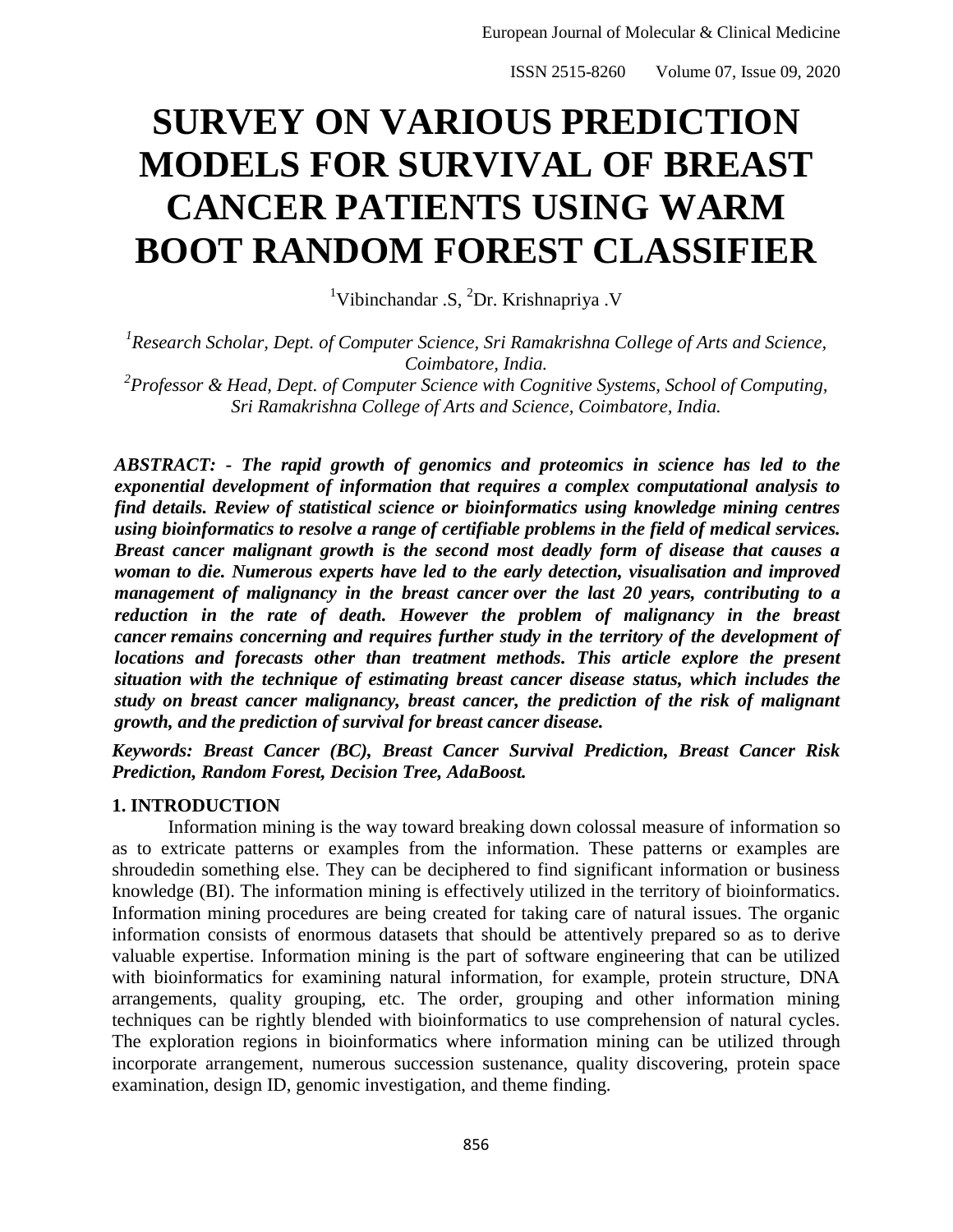As indicated by WHO, breast cancer disease is the second deadly malignancy which should be attendedclosely in reality. It has 16.1% of all disease cases on the planet. It is truly disturbing that ladies are gravely affected with breast cancer malignant growth around the globe. The creative therapy endurance pace diagnoses more breast cancer malignancy among women. Luckily, the mechanical and medical advancements mitigate the malignancy. In any case, the breast cancer malignant growth is an issue to be scrutinized effectively. In this exploration, the spotlight is to examine information digging strategies for bioinformatics to achieve productive visualization strategy with higher precision. This paper tosses light into the audit of information mining procedures utilized in breast cancer malignant growth forecast, hazard evaluation, and growth analysis and disease endurance expectation.

AI procedures are generally utilized in medication for diagnosing BC. A few AI strategies have been presented in different examinations. Montazeri, L., et al. have looked at exhibitions of Naive Bayes, Trees Random Forest, k-Nearest Neighbor, AdaBoost, Support Vector Machine, RBF Network and Multilayer Perceptron AI strategies. Chao et al have utilized help vector machine for calculated/Calculating relapse and a C5.0 choice tree model to anticipate BC endurance. The rightful blend of these strategies may possibly defeat issues like collinearity, heteroskadacity, complex communications among factors.The higher request associations between indicators will intensify the probable outcomes. While there are a few investigations demonstrating the lower blunder rates and the higher precision in grouping issues for information mining strategies and the customary techniques (LDA and LR), there can be discovered examinations that shows this greatness isn't the situation for all informational indexes. There is an irregularity over the consequences of different investigations with regard to the order exactness of information mining strategies. Yet, the contrasted results showed that the conventional techniques are less PC requesting.

#### **2. LITERATURE REVIEW**

Tapak, L, et al., (2019) compared the presentation of six AI procedures two conventional techniques for the forecast of BC endurance and metastasis. Authors utilized a dataset that incorporate the records of 550 breast cancer malignant growth patients. Guileless Bayes (NB), Random Forest (RF), AdaBoost, Support Vector Machine (SVM), Least-square SVM (LSSVM) and Adabag, Logistic Regression (LR) and Linear Discriminant Analysis were utilized for the forecast of breast cancer malignant growth endurance and metastasis. The exhibition of the preowned procedures was assessed with affectability, particularity, probability proportion and absolute exactness. Results show that out of 550 patients, 83.4% were alive and 85% didn't encounter metastasis. In expectation of endurance, the normal particularity of all methods was  $\geq$ 94% and the SVM and LDA have more noteworthy affectability (73%) in contrast with different procedures. The more prominent all out precision (93%) had a place with the SVM and LDA. For metastasis expectation, the RF had the most elevated particularity (98%), the NB had most elevated affectability (36%) and the LR and LDA had the most elevated absolute precision (86%). Their discoveries demonstrated that the SVM outflanked other AI techniques in forecast of endurance of the patients regarding a few measures. In any case, the LDA strategy as a traditional technique demonstrated comparative presentation.

Cui, Z., et al., (2015) introduced a novel system to post-measure any ATM classifier to separate an ideal noteworthy arrangement that can change an offered contribution to an ideal class with a base expense. Specifically, they demonstrate the NP hardness of the ideal activity extraction issue for ATMs and plan this issue in a whole number direct programming definition which can be productively tackled by existing bundles. They likewise observationally show the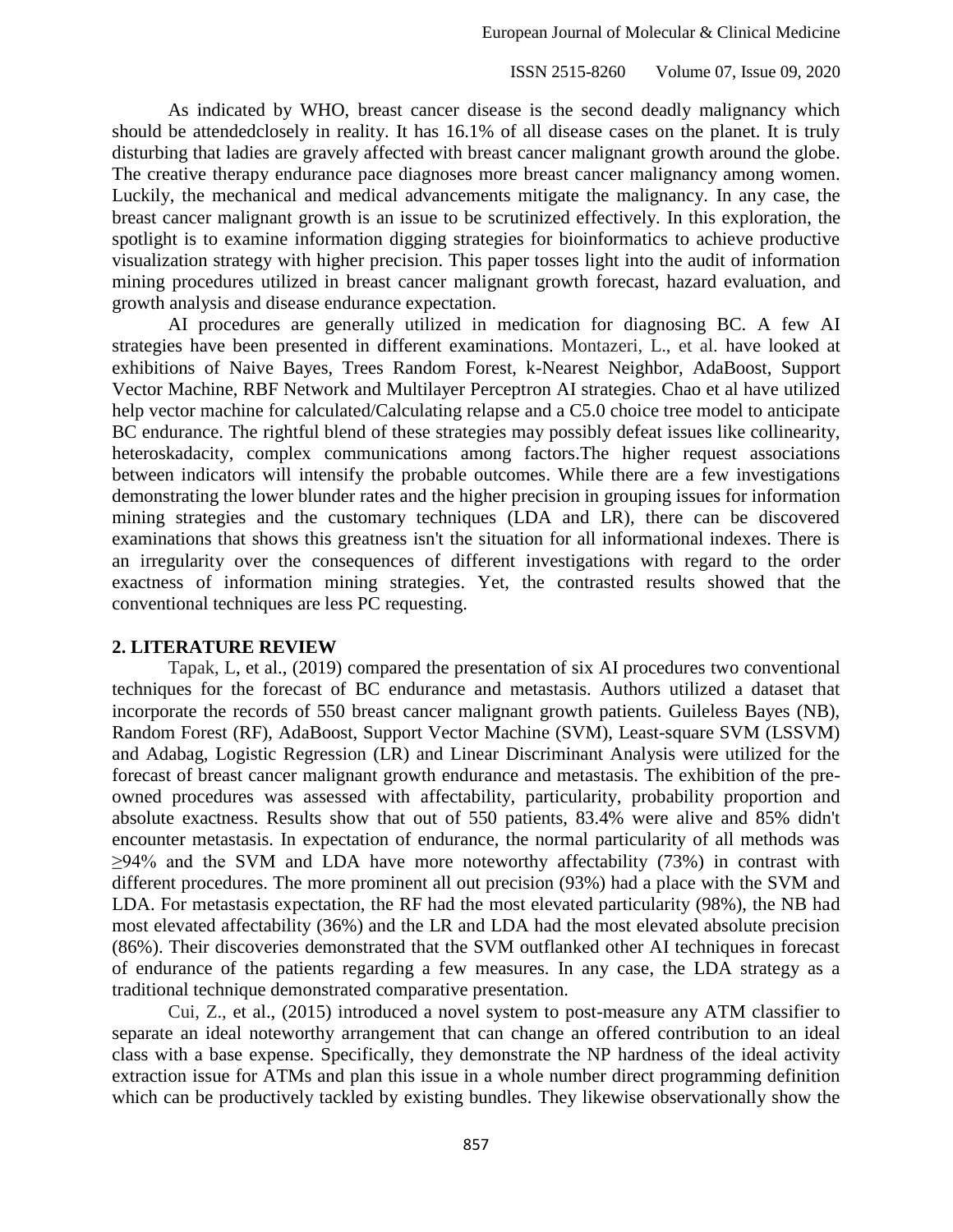adequacy of the proposed structure by directing extensive analyses on testing genuine world datasets.

Sinha, N. K., et al., (2020) built up an electronic determination framework for which we have done the near investigation of the managed AI classifiers to become acquainted with which classifier is giving the best exactness. For that they have taken dataset from the Wisconsin breast cancer malignancy information base (WBCD) which is the benchmark data set for contrasting the outcomes through various calculations. In which they utilized after arrangement strategies of AI like Support Vector Machine (SVM), K-Nearest Neighbor (KNN), Random Forest (RF), Adaboost Classifier and XGboost Classifier for the order of considerate and harmful tumor in which the machine is found out from the past information and can anticipate the classification of new information.

To store informational index that is enormous in scale, the word Big Data is utilized. Data is an undeniably expanding idea and wide records incorporates sorted out, unstructured and semester documents. Enormous information is generally used in the examination of maladies today in medical services. The kind of malignancy recognized in a lady is breast cancer disease and this comes in just short of the leader as the essential driver of a lady's end. On the off chance that distinguishes this illness in beginning stages there will be more possibilities for recuperating. Srilakshmi et al., (2020) utilized strategy 1 as CNNMDRP calculation for better expectation of the illness with precision and technique 2 as PC supported analysis (CAD) for hazard forecast. Both the strategies concoct information digging procedures for arrangement of informational collections.

Ganggayah, M. D., et al., (2019) examination utilized AI procedures to assemble models for recognizing and envisioning huge prognostic pointers of breast cancer malignancy endurance rate. An enormous clinic based breast cancer disease dataset recovered from the University Malaya Medical Center, Kuala Lumpur, Malaysia ( $n = 8066$ ) with finding data somewhere in the range of 1993 and 2016 was utilized in this examination. The dataset contained 23 indicator factors and one ward variable, which alluded to the endurance status of the patients (alive or dead). In deciding the critical prognostic variables of breast cancer malignant growth endurance rate, expectation models were assembled utilizing choice tree, arbitrary woods, neural organizations, outrageous lift, strategic relapse, and backing vector machine. Next, the dataset was bunched dependent on the receptor status of breast cancer malignant growth patients recognized through immunohistochemistry to perform progressed displaying utilizing arbitrary woodland. Along these lines, the significant factors were positioned by means of variable determination techniques in irregular timberland. At last, choice trees were constructed and approval was performed utilizing endurance examination. Results regarding both model precision and alignment measure, all calculations created close results, with the most minimal got from choice tree (exactness  $= 79.8\%$ ) and the most noteworthy from arbitrary timberland  $<sub>(precision</sub> = 82.7%)$ .</sub>

The significant factors recognized in this investigation were disease stage characterization, tumor size, number of all out axillary lymph hubs eliminated, number of positive lymph hubs, kinds of essential treatment, and techniques for analysis.

New strategies for time-to-occasion expectation are proposed by expanding the Cox relative perils model with neural organizations. Expanding on procedure from settled casecontrol examines, Kvamme, H., et al., (2019) proposed a misfortune work that scales well to enormous informational indexes and empowers fitting of both corresponding and non-relative augmentations of the Cox model. Through recreation contemplates, the proposed misfortune work is checked to be a decent estimation for the Cox incomplete log-probability. The proposed philosophy is contrasted with existing approaches on certifiable informational collections and is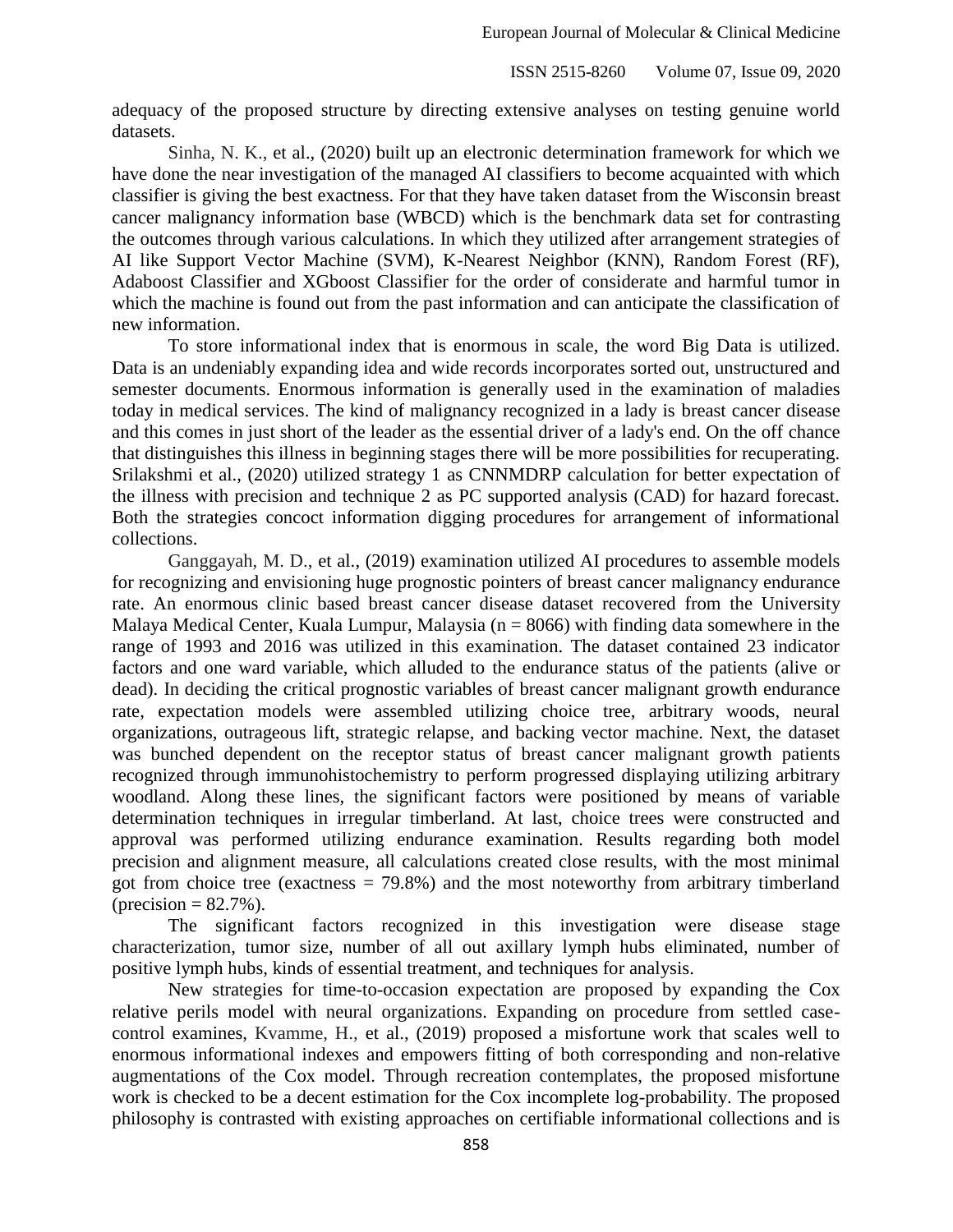discovered to be exceptionally serious, regularly yielding the best exhibition as far as Brier score and binomial log-probability.

Dhanya, R., et al., (2020) utilized the current troupe strategies alongside a mix of managed AI calculations to build up another model for breast cancer malignant growth expectation. They likewise utilized element choice strategies to upgrade the presentation of the group model. For this reason, AI calculations like Support Vector Machines, Naive Bayes, K-Nearest Neighbors, Logistics Regression and highlight determination procedures like Variance limit and f-test have been mulled over. To accomplish higher exactness for the troupe model, stowing, boosting and stacking strategies are utilized.

A few gathering malignant growth survivability prescient models are introduced and tried dependent on three variations of AdaBoost calculation. In the models Vincent, E., et al., (2017) utilized Random Forest, Radial Basis Function Network and Neural Network calculations as base students while AdaBoostM1, Real AdaBoost and MultiBoostAB were utilized as outfit procedures and ten different classifiers as independent models. There has been significant examination in gathering displaying in insights, medication, innovation and man-made brainpower over the most recent thirty years. This may be a direct result of the adequacy and dependability of the procedure in clinical finding and occurrence expectations contrast and the independent classifiers. Creators utilized Wisconsin breast cancer disease dataset in preparing and testing the models. The exhibitions of the outfit and independent models were assessed utilizing Accuracy, RMSE and disarray lattice prescient boundaries.

The outcome shows that notwithstanding the unpredictability of the outfit models and the necessary preparing time, the models didn't beat a large portion of the independent classifiers.

Table 1 shows the list of techniques used by various authors for their research work which includes classification and prediction.

| S.NO                  | <b>AUTHORS</b>                   | <b>USED TECHNIQUES</b>    |
|-----------------------|----------------------------------|---------------------------|
|                       | Sinha, N. K., et al., (2020)     | SVM, KNN, RF AND ADABOOST |
| $\mathcal{D}_{\cdot}$ | Srilakshmi et al., (2020)        | CAD                       |
| 3                     | Dhanya, R., et al., (2020)       | <b>SVM AND KNN</b>        |
| 4                     | Tapak, L, et al., (2019)         | SVM and LDA               |
|                       | Ganggayah, M. D., et al., (2019) | RF AND DECISION TREE      |
| 6                     | Vincent, E., et al., (2017)      | <b>ADABOOST</b>           |
|                       | Cui, Z., et al., (2015)          | <b>SVM</b>                |

**Table 1: Reviewed List of Techniques Used By Authors For Prediction And Analysis**

#### **Features Comparison**

| S<br>N | <b>TITLE</b>                                                       | <b>AUTHO</b><br>R                           | YE<br><b>AR</b> | <b>ALGORIT</b><br>HM            | <b>FEATUR</b><br>E<br><b>SELECTI</b><br><b>ON</b><br><b>METHOD</b> | <b>ENSEMB</b><br>LE<br><b>METHOD</b><br>S             | <b>RECOR</b><br>DS | <b>FEATU</b><br><b>RES</b> | <b>ACCURAC</b> |
|--------|--------------------------------------------------------------------|---------------------------------------------|-----------------|---------------------------------|--------------------------------------------------------------------|-------------------------------------------------------|--------------------|----------------------------|----------------|
|        | Prediction of<br><b>Breast</b><br>Cancer<br>Survivability<br>using | Vincent<br>F.<br>Adegoke<br>Daqing<br>Chen, | 2017            | $AdaM1 +$<br>RF, MBAB<br>$+ RF$ |                                                                    | Adaboost<br>M1, Real<br>Adaboost,<br>Multiboost<br>AB | 683                | 10                         | 97%            |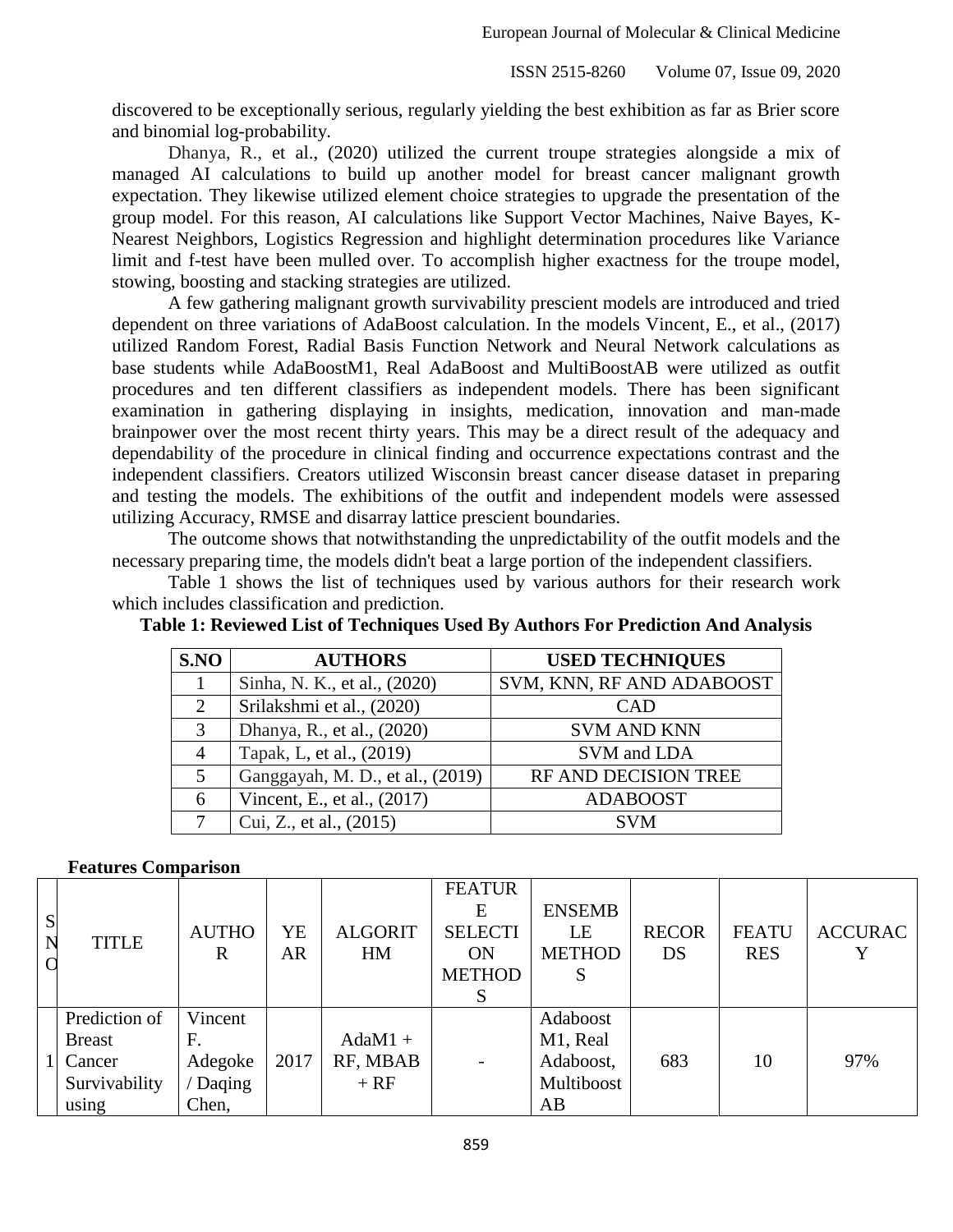|                | Ensemble<br>Algorithms                                                                                                                  | EbadBan<br>$i$ ssi /<br>SafiaBari<br>kzai                                                                                                     |      |                                                                          |                                                                                                         |                                                      |     |    |        |
|----------------|-----------------------------------------------------------------------------------------------------------------------------------------|-----------------------------------------------------------------------------------------------------------------------------------------------|------|--------------------------------------------------------------------------|---------------------------------------------------------------------------------------------------------|------------------------------------------------------|-----|----|--------|
| $\mathbf{2}$   | Computer<br>aided<br>decision<br>making for<br>heart disease<br>detection<br>using hybrid<br>neural<br>network-<br>Genetic<br>algorithm | Zeinab<br>Arabasad<br>,Roohall<br>ahAlizad<br>ehsani,<br>Mohama<br>d<br>Roshanz<br>amir,<br>Hossein<br>Moosaei<br>, Ali<br>Asghar<br>Yarifard | 2017 | Genetic +<br><b>NN</b>                                                   | Gini<br>Index,<br>Weight by<br>SVM,<br>Informatio<br>n Gain,<br>Principle<br>Componen<br>t Analysis     |                                                      | 303 | 54 | 93.85% |
| 3              | Comparison<br>of skin<br>disease<br>prediction by<br>feature<br>selection<br>using<br>ensemble<br>data mining<br>techniques             | Anurag<br>Kumar<br>Vermaa,<br>Saurabh<br>Palb,<br>Surject<br>Kumarb                                                                           | 2019 | Radius<br>Neighbour<br>Classifier<br>with<br>Gradient<br><b>Boosting</b> | Feature<br>Importanc<br>e method                                                                        | Bagging,<br>Adaboost,<br>Gradient<br><b>Boosting</b> | 366 | 15 | 99.68% |
| $\overline{4}$ | Developing<br>A Web based<br>System for<br><b>Breast</b><br>Cancer<br>Prediction<br>using<br><b>XGboost</b><br>Classifier               | Nayan<br>Kumar<br>Sinha,<br>Menuka<br>Khulal,<br>Manzil<br>Gurung,<br>Arvind<br>Lal                                                           | 2020 | <b>XGBoost</b>                                                           |                                                                                                         |                                                      | 569 | 30 | 98%    |
| 5              | A Composite<br>Hybrid<br>Feature<br>Selection<br>Learning-<br><b>Based</b><br>Optimization<br>of Genetic<br>Algorithm<br>For Breast     | Ahmed<br>Abdullah<br>Farid1,<br>Gamal<br>Ibrahim<br>Selim,<br>and<br>Hatem<br>A.<br>Khater                                                    | 2020 | JRIP - SVM                                                               | Informatio<br>n<br>Gain, Gain<br>Ratio -<br>Filter,<br>Wrapper -<br>Improved<br>GO,<br>Embedded<br>C4.5 | Adaboost-<br><b>Stacking</b>                         | 569 | 10 | 98.25% |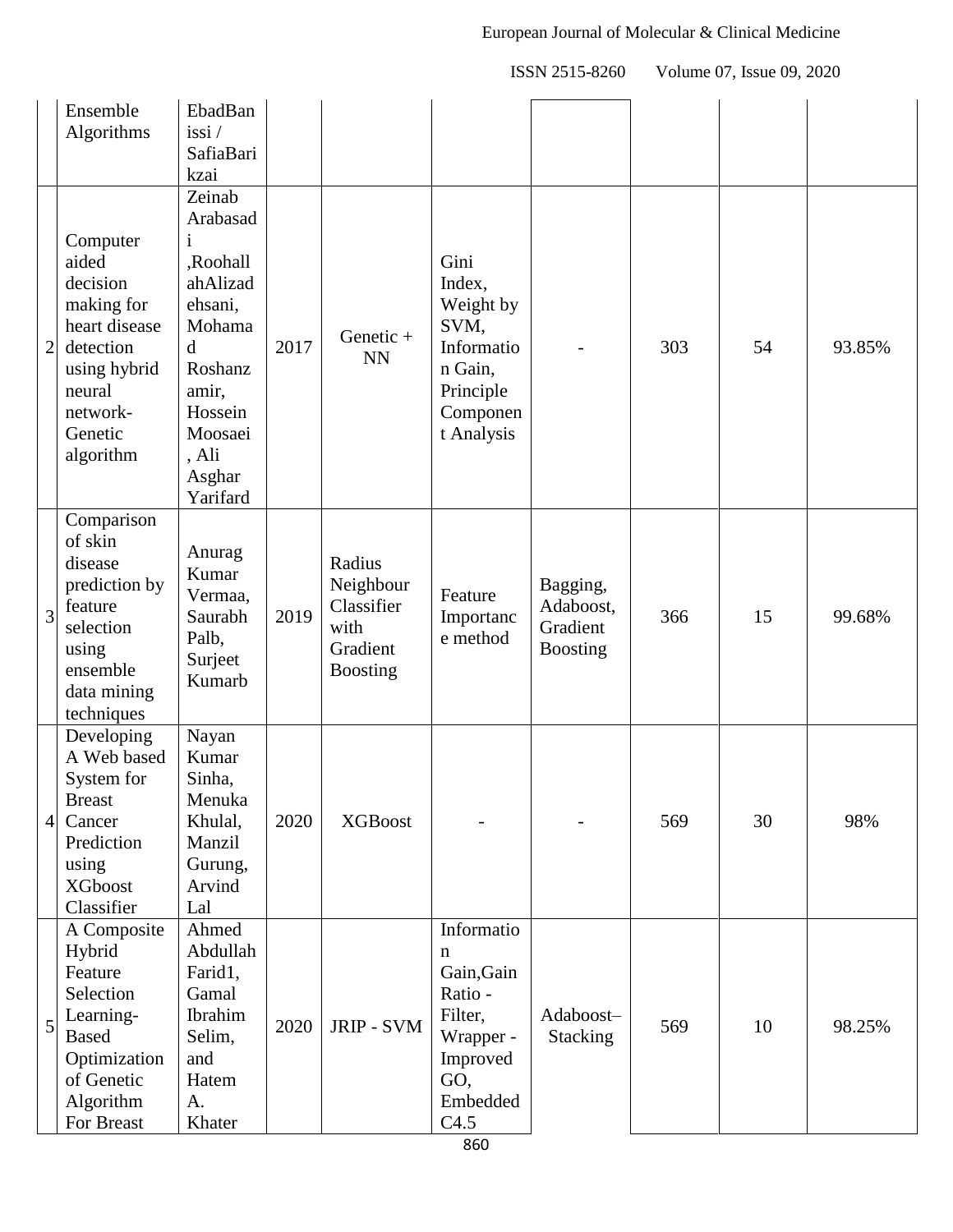|   | Cancer<br>Detection                                                                                       |                                                                                                                        |      |                                                                                            |                                         |                                   |                          |    |                                                                                              |
|---|-----------------------------------------------------------------------------------------------------------|------------------------------------------------------------------------------------------------------------------------|------|--------------------------------------------------------------------------------------------|-----------------------------------------|-----------------------------------|--------------------------|----|----------------------------------------------------------------------------------------------|
| 6 | F-test feature<br>selection in<br><b>Stacking</b><br>ensemble<br>model for<br>breast cancer<br>prediction | Dhanya<br>R, Irene<br>Rose<br>Paul, Sai<br>Sindhu<br>Akula,<br>Madhum<br>athi<br>Sivakum<br>ar,<br>Jyothisha<br>J Nair |      | F-Test -<br>KNN,<br>Variance<br>Threshold -<br>SVM, LR,<br>KNN, DT                         | F-Test,<br>Variance<br>Thresholdi<br>ng | Bagging,<br>Boosting,<br>Stacking | (Wiscons<br>in) 699      | 11 | F-Test -<br>KNN-<br>97.86%,<br>Variance<br>Threshold -<br>SVM, LR,<br>KNN, DT<br>96.49%      |
|   |                                                                                                           |                                                                                                                        | 2020 | F-Test -<br>Naïve,<br>SVM,<br>Variance<br>Threshold -<br>LR, KNN,<br>NB, DT,<br><b>MLP</b> |                                         |                                   | (WDBC)<br>569            | 32 | F-Test -<br>Naïve,<br>SVM,<br>Variance<br>Threshold -<br>LR, KNN,<br>NB, DT,<br>MLP-<br>100% |
|   |                                                                                                           |                                                                                                                        |      | F-Test -<br>SVM,<br>Variance<br>Threshold -<br><b>KNN</b>                                  |                                         |                                   | (Micro)<br>Array)<br>133 |    | F-Test -<br>$SVM -$<br>97.14%,<br>Variance<br>Threshold -<br><b>KNN - 85%</b>                |

## **3. DATA MINING TECHNIQUES USED FOR BREAST CANCER RESEARCH**

Following are the various kinds of techniques utilized for characterization and forecast of information for different issues.

- Classification,
- K-Nearest Neighbor,
- Decision Tree (DT),
- Support Vector Machine (SVM),
- Neural Network (NN),
- Bayesian Methods,
- Regression,
- Clustering,
- Partitioned Clustering,
- Hierarchical Clustering,
- Density based Clustering,
- Association rule mining,
- Random Forest,
- AdaBoost,
- Adabag,
- RandomTree.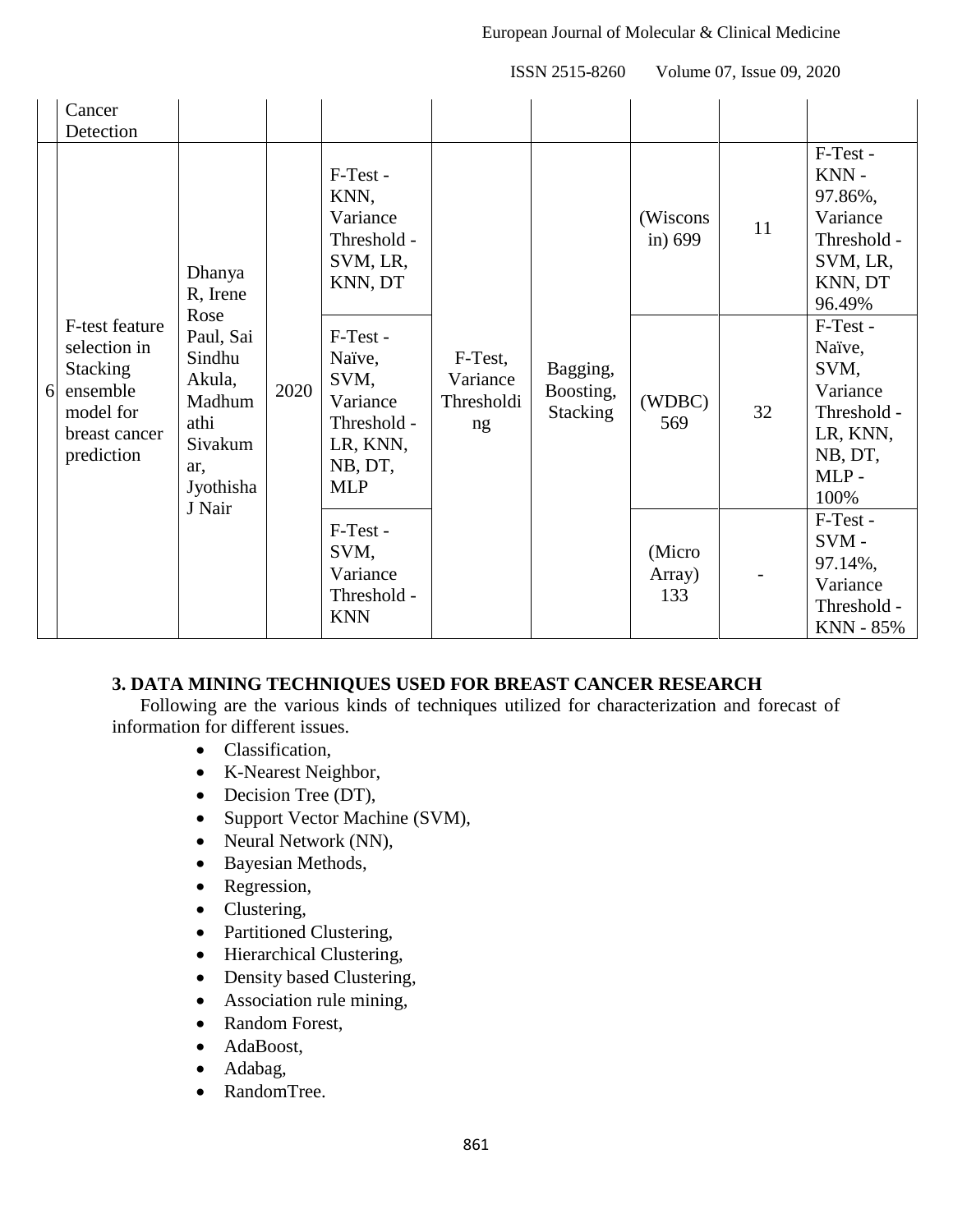A portion of the fundamental techniques which are utilized much of the time for forecast and investigation measure are clarified underneath.

#### **Support vector machine (SVM)**

SVM is an AI strategy that has been broadly utilized in relapse and order issues. In this strategy, the order condition for two gatherings (for endurance are dead and alive status and for metastasis are yes and no) in light of highlight space (age, Grade, stage, ER, PR, HER2, Pathological sort and surgical methodology).

#### **Neural networks**

This examination applied the multi-layer-perceptron based fake neural organizations (MLP-ANN); a feed-forward and managed learning method made out of information, covered up and yield layers. The information esteems (23 indicator factors) were introduced to the perceptron and if the anticipated yield was like the ideal yield, the exhibition was viewed as palatable and no weight was changed, depicting uncommon exactness. The neural organization was chosen in this investigation to perform model assessment as it functioned admirably when information instability was high. The feed forward neural organization was chosen to evade intricacies from criticism networks that present circle in the organization.

### **AdaBoost (AD)**

AdaBoost has a place with the AI methods family and can be considered as a meta-calculation that improves the exhibition along with other learning strategies. In a grouping issue, AdaBoost centers on the successively applying powerless classifiers. Thusly, the calculation is over and over applied on the adjusted information. For instance, let Y { 1, 1} + be the yield variable with the  $-1$  for death and  $+1$  for alive statuses. Additionally, let X be a vector of potential danger factors (here age, grade, and so forth.). Along these lines, any classifier, state  $G X()$ , predicts the status of the patients in  $\{1, 1\}$ + set and the blunder rate on the preparation set and the normal mistake rate on the test set.

#### **Decision tree**

This examination utilized the part bundle, which actualized the order and relapse tree (CART) capacity to construct DT for expectation and assessment of the 'all information'. This capacity prepared the information and yielded the model precision and an ideal tree as the final product. The DT contained a root hub at the head of the tree to mean the most significant variable, trailed by choice hubs and terminal hubs with rates of grouping.

#### **Adabag**

Stowing is an AI procedure that works dependent on consolidating bootstrapping and amassing. In this strategy, the quantity of B bootstrap tests is chosen from the preparing set, say Tb ( $b = 1, 2, \ldots$ , B). By bootstrapping, the loud perceptions are diminished and even wiped out from some of Tbs. In this manner, these sets will furnish the classifiers with a superior conduct contrasted and the first set. This makes packing method a valuable device to manufacture a superior classifier at the presence of boisterous perceptions in the preparation set. At long last, better outcomes can be accomplished by the outfit of these B classifiers contrasted and the single classifiers.

#### **Random forest (RF)**

RF amasses order and relapse trees. The dataset is examined by substitution to frame the trees in RF. Irregular arrangements of indicators are chosen at the hubs which are made by the trees. It is conceivable to locate the most significant indicators utilizing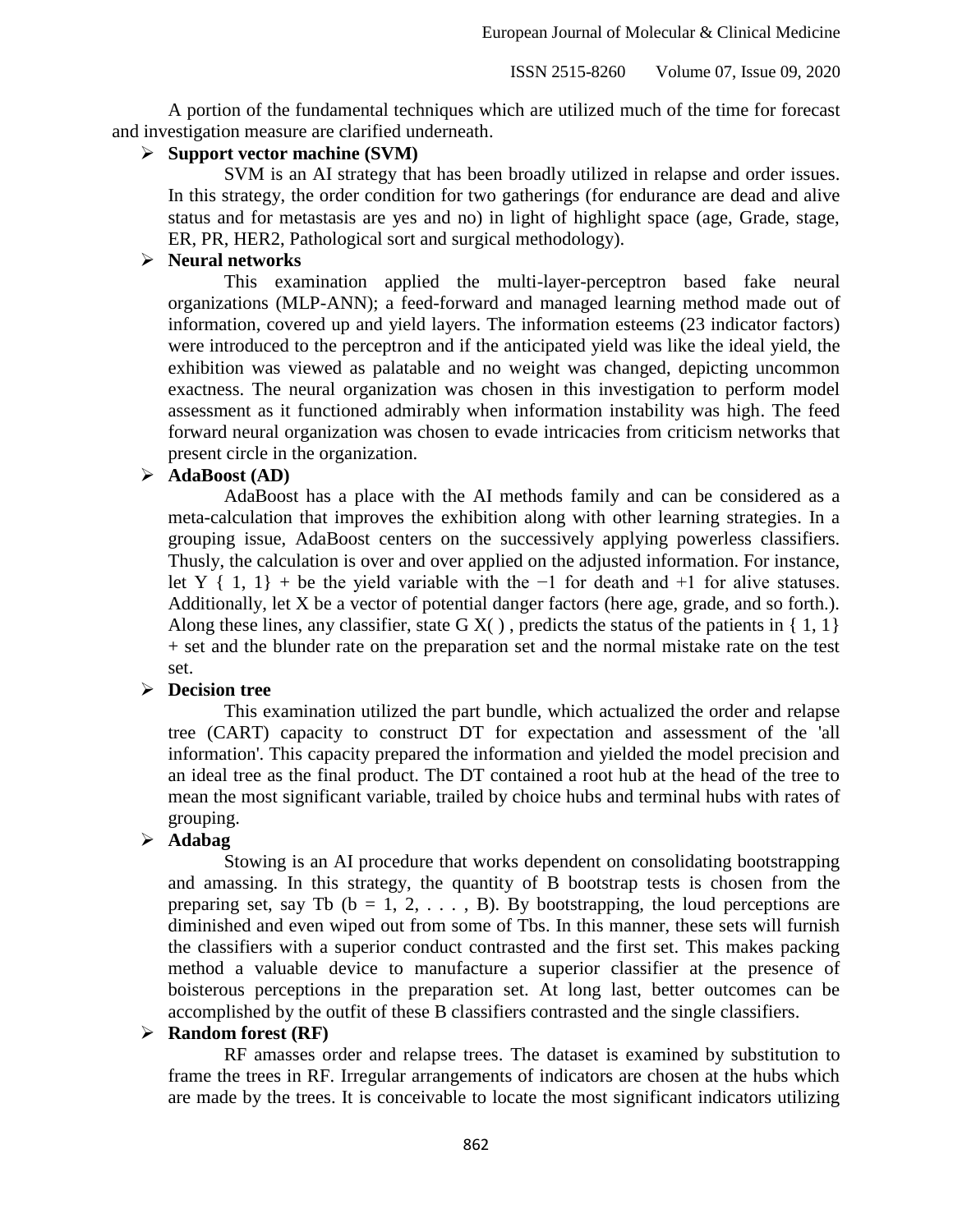mean abatement Gini and mean lessening exactness. The significant factors arrange the double result so the forecast is completed with the most elevated exactness.

#### **Naïve Bayesian (NB) arrangement**

The Naïve Bayes grouping model works dependent on the celebrated Bayes' hypothesis following an unmistakable, basic, and quick classifier. Utilizing the Bayes rule, the earlier likelihood of having a place with each class can be learnt and assessed utilizing the preparation information with overlooking the minimal probabilities dependent on the contingent likelihood of every factor  $X_i$  (age, Grade, stage, ER, PR, HER2, Pathological sort and Surgical methodology) given the class mark C (for endurance c is one of in any condition status and for metastasis c is yes or no).

#### **4. PERFORMANCE ANALYSIS PARAMETERS**

For analysis process Classification Accuracy, Classification Time, Precision, Recall and F-measures are used. For prediction process, to find out the things which are predicted or not, True Positive, False Positive, True Negative and False Negative of Confusion matrix are used. Figure 1, shows the prediction type of confusion matrix. For medical datasets sensitivity and specificity are need to be included in the analysis part. Accuracy will be calculated by using the below formula.

$$
Accuracy = (TP + TN) / (TP + TN + FP + FN)
$$

|               | Predicted<br>No         | Predicted<br>Yes        |
|---------------|-------------------------|-------------------------|
| Actual<br>No  | TP<br>True<br>Positive  | FN<br>False<br>Negative |
| Actual<br>Yes | FP<br>False<br>Positive | TN<br>True<br>Negative  |

**Figure 1: - Confusion Matrix Prediction Type**

#### **5. CONCLUSION**

As breast cancer disease cases are as yet disturbing on the planet, this paper tosses light into the current scholarly considering breast cancer malignant growth forecast techniques and their points of interest and impediments. This study can help in making more effective and reliable breast cancer disease prediction and diagnostic system which will contribute towards developing better prediction model by reducing overall cost, time and mortality rate.

From this review it is been observed that the various classification techniques yields the highest classification accuracies when used with most predictive variables. It also greatly reduces the cost of treatment and improves the quality of life by predicting breast cancer at early stage of development.

It is important to move on to the next level that is to improve the performance of the prediction accuracy because to set up and train a classifier by reducing error rates, training time and increasing the accuracy of the status classification. The future research aiming to develop a new breast cancer prediction model using Levenberg-Marquardt algorithm in GRU for reduce the neuron tinning time with less Means Square rate. The future work will focus on exploring the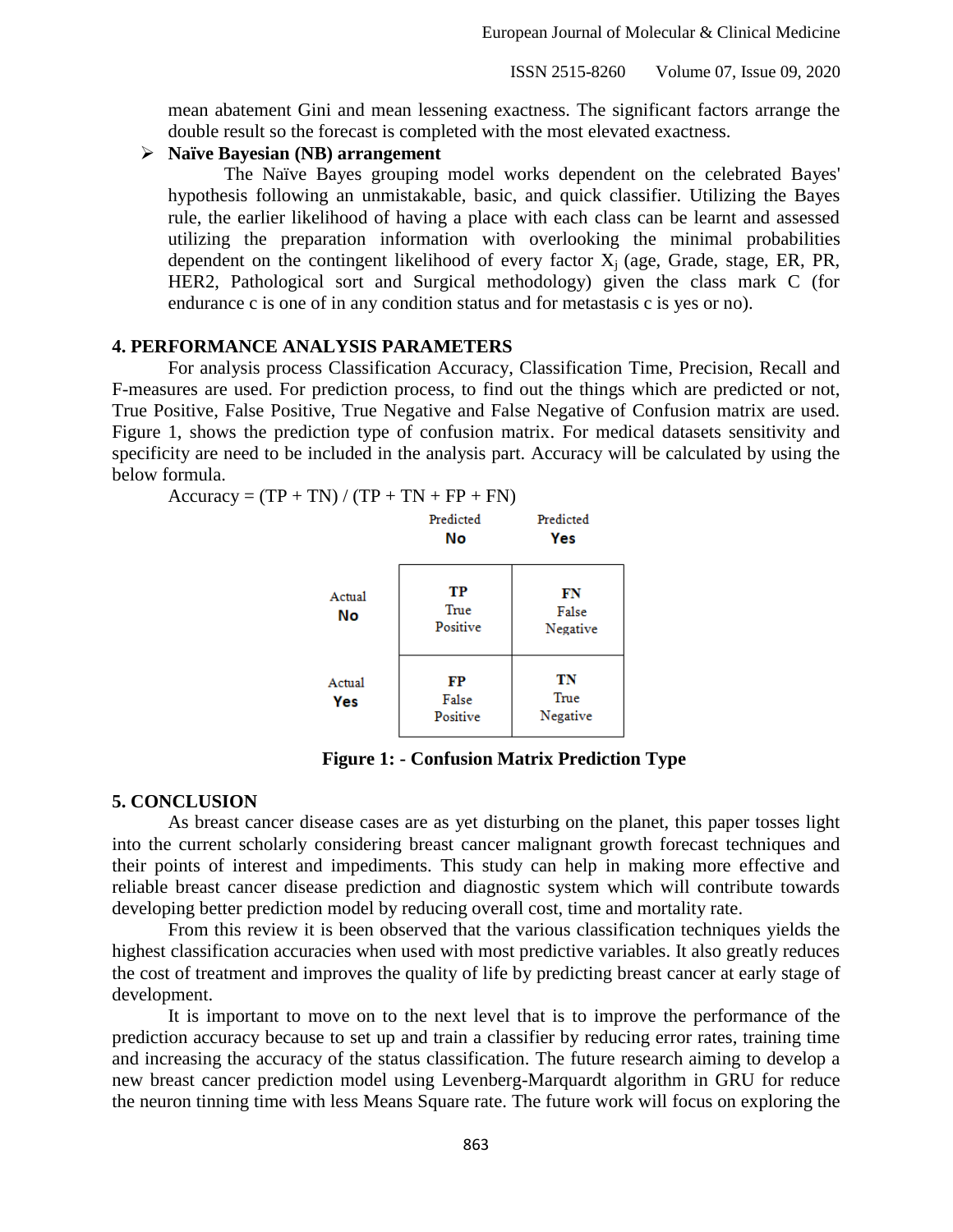breast cancer malignant growth patients utilizing AdaBoost and Random Forest as prediction models.

#### **REFERENCES**

- [1] Cui, Z., Chen, W., He, Y., & Chen, Y. (2015). Optimal action extraction for random forests and boosted trees. In Proceedings of the 21th ACM SIGKDD international conference on knowledge discovery and data mining (pp. 179-188).
- [2] Adegoke, V. F., Chen, D., Banissi, E., & Barikzai, S. (2017, October). Prediction of breast cancer survivability using ensemble algorithms. In 2017 International Conference on Smart Systems and Technologies (SST) (pp. 223-231). IEEE.
- [3] Verma, A. K., Pal, S., & Kumar, S. (2019). Comparison of skin disease prediction by feature selection using ensemble data mining techniques. Informatics in Medicine Unlocked, 16, 100202.
- [4] Fatima, N., Liu, L., Hong, S., & Ahmed, H. (2020). Prediction of Breast Cancer, Comparative Review of Machine Learning Techniques, and Their Analysis. IEEE Access, 8, 150360-150376.
- [5] Sinha, N. K., Khulal, M., Gurung, M., & Lal, A. Developing A Web based System for Breast Cancer Prediction using XGboost Classifier.
- [6] Dhanya, R., Paul, I. R., Akula, S. S., Sivakumar, M., & Nair, J. J. (2020). F-test feature selection in Stacking ensemble model for breast cancer prediction. Procedia Computer Science, 171, 1561-1570.
- [7] Thawkar, S., & Ingolikar, R. (2018). Classification of Masses in Digital Mammograms Using Firefly based Optimization. International Journal of Image, Graphics & Signal Processing,  $10(2)$ .
- [8] Sagi, O., & Rokach, L. (2018). Ensemble learning: A survey. Wiley Interdisciplinary Reviews: Data Mining and Knowledge Discovery, 8(4), e1249.
- [9] Ramani, R. (2016). Hybrid optimized framework for classification of breast cancer.
- [10] Ezhilraman, S. V., Srinivasan, S., & Suseendran, G. Breast Cancer Detection using Gradient Boost Ensemble Decision Tree Classifier.
- [11] U. Srilakshmi, V. Shravya, Amar, "Early Prediction of Breast Cancer Using Big Data Analytics and Data Mining Techniques", International Journal of Grid and Distributed Computing, Volume 13, Issue 1, (2020), pp. 786-801.
- [12] Aavula, R., & Bhramaramba, R. (2018). A survey on latest academic thinking of breast cancer prognosis. Int J Appl Eng Res, 13, 5207-5215.
- [13] Tapak, L., Shirmohammadi-Khorram, N., Amini, P., Alafchi, B., Hamidi, O., & Poorolajal, J. (2019). Prediction of survival and metastasis in breast cancer patients using machine learning classifiers. Clinical Epidemiology and Global Health, 7(3), 293-299.
- [14] Ganggayah, M. D., Taib, N. A., Har, Y. C., Lio, P., & Dhillon, S. K. (2019). Predicting factors for survival of breast cancer patients using machine learning techniques. BMC medical informatics and decision making, 19(1), 48.
- [15] Kvamme, H., Borgan, Ø., & Scheel, I. (2019). Time-to-event prediction with neural networks and Cox regression. Journal of machine learning research, 20(129), 1-30.
- [16] Daoud, M., & Mayo, M. (2019). A survey of neural network-based cancer prediction models from microarray data. Artificial intelligence in medicine, 97, 204-214.
- [17] Mesaros, A., Heittola, T., Diment, A., Elizalde, B., Shah, A., Vincent, E., ... & Virtanen, T. (2017, November). DCASE 2017 challenge setup: Tasks, datasets and baseline system. In *DCASE 2017-Workshop on Detection and Classification of Acoustic Scenes and Events*.